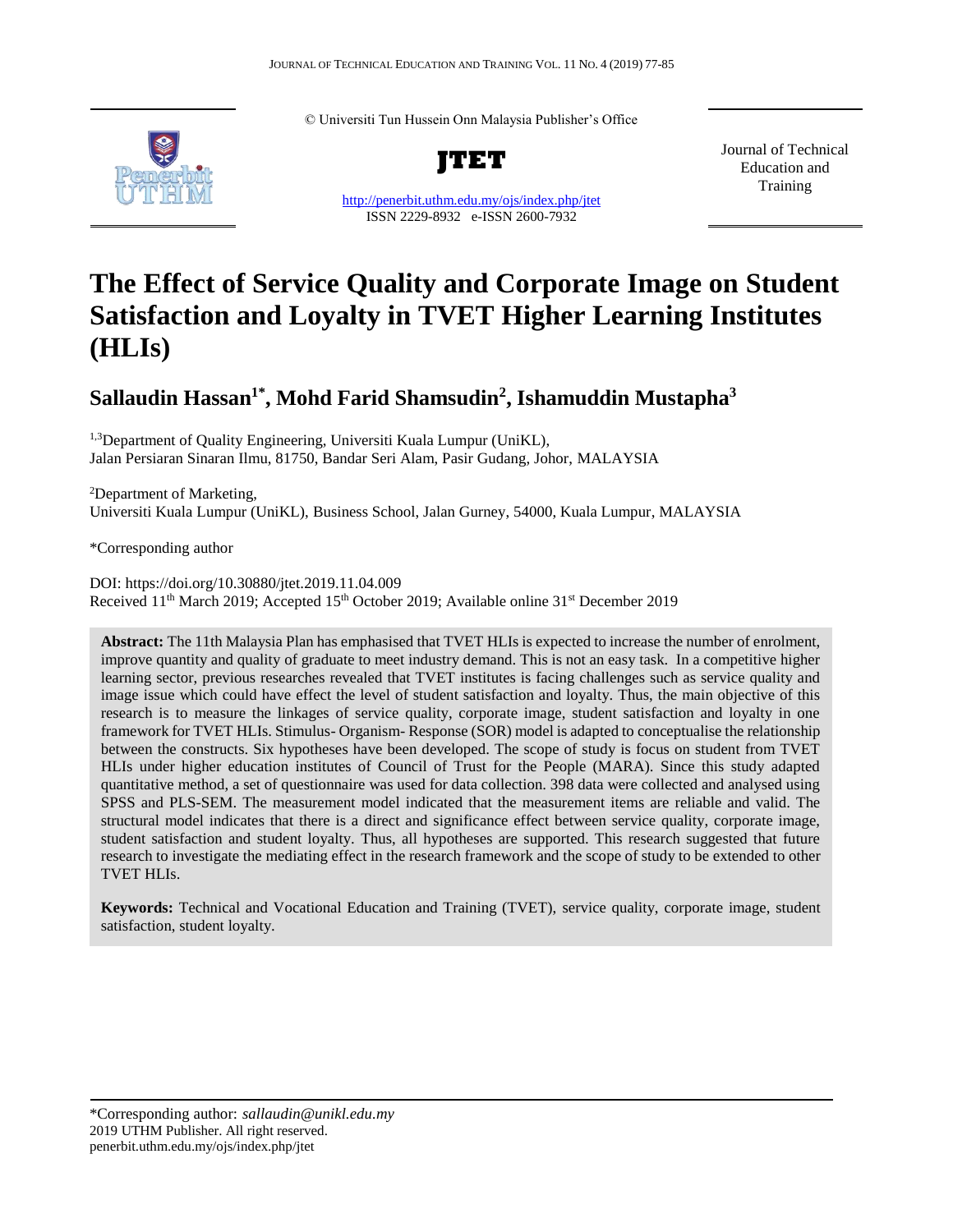### **1. Introduction**

Higher Learning Institution (HLIs) in Malaysia is very competitive and the competition is becoming more aggressive (Buang *et al.,* 2016). The number of HLIs is increasing as to accommodate with the demand for continuing studies at tertiary level. According to MOHE (2018), there are 20 public universities, 36 polytechnics and 478 of privates HLIs in Malaysia. While, according to Economic Planning Unit Department (2015), in overall, there are more than 1345 of TVET institutes from various ministry in Malaysia.

These indicates that, TVET HLIs has stiff competition with HLIs under government, privates and within TVET institution itself. Anusorn (2015) highlighted that, due to stiff competition among the HLIs, ensuring student satisfaction and loyalty is critical for survival in the industry. At the same time, through  $11<sup>th</sup>$  Malaysia Plan (2016-2020), the government highlighted that the number and quality of TVET graduate was not meeting demand from industry. Thus, the number student enrolment for TVET HLIs is expected to be increased from 250,000 to 650,000 by 2025. However, TVET HLIs is facing challenges such as stiff competition with other providers, service quality, image, recognition, fragmented delivery, curriculum and competencies of teaching staff (Economic Planning Unit, 2015). TVET HLIs as well is seen as unattractive and always been associated with second option (Mohktar & Hussain, 2015; Phang, 2011). In addition, Ibrahim, Rahman and Yassin (2014) highlighted that TVET HLIs are yet operating at full capacity and overall funding structure also does not fully support the quality and performance of TVET providers. These issues reflects service quality and corporate image of TVET HLIs.

Previous research on the linkages between service quality, corporate image, student satisfaction and student loyalty in TVET HLIs were conducted at separate basis. The research framework was not integrating the four constructs (Awang *et al.,* 2011; Ibrahim, Rahman, & Yasin, 2014; Mohktar & Hussain, 2015; Danjuma, 2015). In addition, research by Subrahmanyam (2016) and Austin and Pervais (2017) on the relationship between service quality, student satisfaction and loyalty suggested that future research to consider other determinant variable of student loyalty. This scenario has created a literature gap where this research is aimed to examine by integrating the four constructs and empirically test it in one framework using Partial Least Square- Structural Equation Modelling (PLS-SEM). Thus the following research objective is developed which are to determine the effect of service quality on corporate image, student satisfaction and student loyalty, to determine the effect of corporate image on student satisfaction and student loyalty and to determine the relationship between student satisfaction and student loyalty.

## **1.1 Service Quality**

Gronroos (1984) highlighted that quality of products or services must be evaluated by the customer. While, Cronin and Taylor (1992) emphasised that perceived service quality by customer will able to determine the level of satisfaction of the customer. In the context of this study, student is the main stakeholder in higher learning institutes (HLIs). Thus, the discussion on service quality in HLIs are emphasised on the service quality from the perspective of student (Galifa & Batalle, 2010). SERVQUAL is one of the most popular model used in assessing service quality beside SERVPERF, HEdPERF, EduQUAL, SQM-HEI and EDUDSERVE. Initially, Parasuraman*,* Zeithaml and Berry (1985) introduced SERVQUAL model consisted of ten dimension which is Reliability, Responsiveness, Competence, Access, Communication, Credibility, Security, Understanding and Tangible. It has been widely be used in service marketing field. However, the dimension of SERVQUAL has been compressed to five by Parasuraman *et al.,* (1988) which is Tangible, Reliability, Responsiveness, Assurance and Empathy. This model has been widely used in various industries such as tourism (Atilgan *et al.,* 2013; Ying, 2015), Banking (Kumar *et al*., 2010; Ali & Raza, 2015), Higher Education (Fitri *et al.,* 2008; Ibrahim *et al.,* 2014; Danjuma, 2014; Yamaqupta; 2014; Subrahmanyam, 2016) and transportation ( Yilmaz & Ari, 2017). Based on previous studies, service quality is a dominant construct in determining corporate image, customer's satisfaction and loyalty. In the context of TVET HLIs, the following hypotheses are suggested: *H<sup>1</sup> Service quality has significant and direct effect on student satisfaction, H<sup>2</sup> Service quality has significant and direct effect on student loyalty* and *H<sup>3</sup> Service quality has significant and direct effect on corporate image.*

#### **1.2 Corporate Image**

In accessing the overall evaluation of organization, Bitner (1990) highlighted that image was found to be the main factor. Hatch *et al.,* (2003) emphasized that, image is an overall impression of customer towards the organization based on their feeling and experience. In addition, Kotler and Amstrong (2010) look at image as the distinctive factor for product of service offered by an organization. Posit to this, in the context of HLIs, Kuo and Ye (2012) highlighted that corporate image term covered overall image, institute image and credibility of the institution. Thus, in the context of this study, corporate image term is selected as a construct since it will presents the overall view of student about the image of TVET HLIs.

Past studies revealed that there is relationship between corporate image with customer satisfaction (Zaim *et al*., 2010; Kheiry, 2012; Usman & Moktar, 2016). In addition, corporate image also influence customer loyalty (Nguyen and Leblanc, 2001; Mahadzirah and Zainuddin, 2009; Nehme, Lindos, & Charbel, 2013; Usman and Mohtar, 2016). In the context of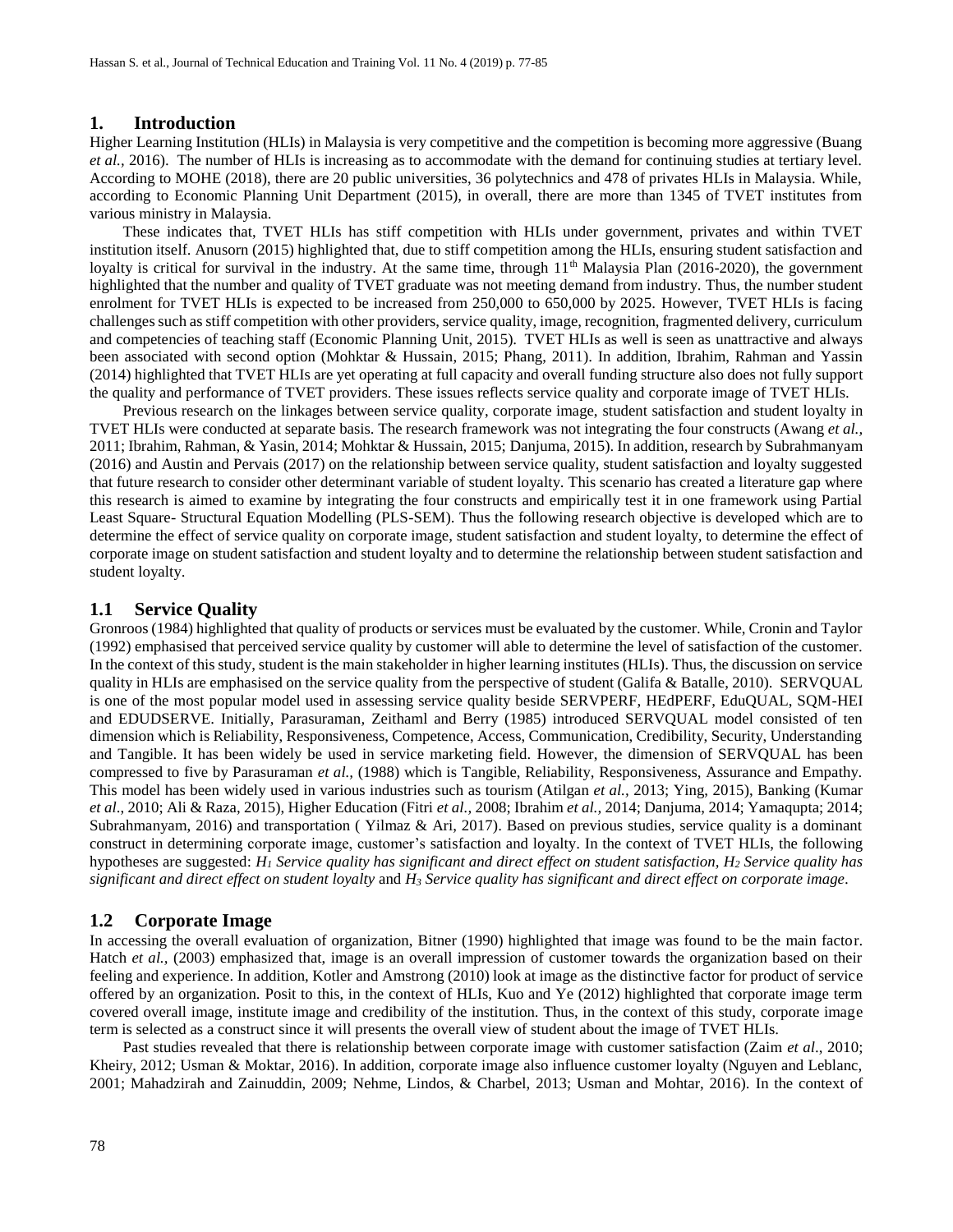TVET HLIs, the following hypotheses are suggested: *H Corporate image has significant and direct effect on student satisfaction and H<sup>5</sup> Corporate image has significant and direct effect on student loyalty.* 

## **1.3 Student Satisfaction**

Customer satisfaction is the concept in marketing which applied across the industries. According to Burnett (2008), customer satisfaction is main key for marketing success. Kotler (2003) define customer satisfaction as a feeling of an individual towards the performance of product or services. Abu El Samen *et al*., (2011) categorize customer satisfaction to overall satisfaction, technical satisfaction and functional satisfaction. In the context of this study, overall satisfaction is selected as construct. Assessing student satisfaction is critical as it is important as feedback mechanism to the management of organization. Based on feedback, necessary strategies able to be formulated as to drive for improvement. Nair *et al*., (2011) highlighted that in the context of higher learning, it is important for the management of HLIs to continuous improving the teaching aspect and curriculum.

Based on past literatures, student satisfaction is prominent construct in determining customer loyalty (Kheiry, 2012; Usman & Moktar, 2016; Subrahmanyam, 2016). Research by Austin and Pervais (2017) revealed that, there is relationship between student satisfaction of administration of college, facilities and faculties with student loyalty. Thus, the management of TVET HLIs should consider student satisfaction and incorporate in organization goal. Thus, the following hypotheses is suggested: *H6 Student satisfaction has significant and direct effect on student loyalty.*

## **1.4 Student Loyalty**

Customer loyalty is a result of an organisation's creating a benefit to the customer so that they will retain with the organization (Anderson & Jacobsen, 2000). Thus customer loyalty will increase profitability of a company. While Kotler (2017) define customer loyalty as a result of developed a good relationship with customer and customer satisfaction. Customer loyalty will result in repeat purchase (Heskett *et al*., 2008). While Nguyen and Leblanc (2001) emphasized organization to ensure customer satisfaction and loyalty. In the context of HLIs, a loyal student will retain until completion of the study, encourage others and spread positive word of mouth. Duque (2013) discussed student loyalty from the perspective of drop out intention. A loyal student will not quit the university and switch to other university.

## **1.5 Conceptual model**

The conceptual model in this study is derived from Stimulus-Organism-Response (SOR) Model which has been developed by Mehrabian and Russell (1974). This model depicting a linkages between stimulus (e.g the external factors) which will effect organism (people's cognitive and affective) and reflection of shows by the response of people (e.g behaviour). Stimulus (S) is referred to input which is the external factor. According to Eroglu (2003), the external factors are associated with environment. The organism is referred to something that will react with the stimuli. Buxbaum (2016) highlighted that stimuli involved emotion, feeling and emotion towards the stimuli. Response (R) is referred to the action and reaction of customer toward organism. Kotler (2017) addressed that customer loyalty is a reaction of customer once satisfied with the purchase product or service used. In the context of this study service quality and corporate is conceptualized as stimulus, satisfaction as dominant organism and student loyalty as response. The conceptual model is depicted in Fig.1.0 below.

Based on conceptual model above, the following table summarise the hypotheses in this study.

| <b>Table 1.0:</b> Summary of hypothesis |                                                                            |  |  |  |  |
|-----------------------------------------|----------------------------------------------------------------------------|--|--|--|--|
| N <sub>O</sub>                          | <b>Hypotheses statements</b>                                               |  |  |  |  |
| $H_1$                                   | Service quality has significant and direct effect on student satisfaction, |  |  |  |  |
| H <sub>2</sub>                          | Service quality has significant and direct effect on student loyalty a     |  |  |  |  |
| H <sub>3</sub>                          | Service quality has significant and direct effect on corporate image.      |  |  |  |  |
| $\rm{H}_{4}$                            | Corporate image has significant and direct effect on student satisfaction  |  |  |  |  |
| H <sub>5</sub>                          | Corporate image has significant and direct effect on student loyalty.      |  |  |  |  |
| $\rm{H}_{6}$                            | Student satisfaction has significant and direct effect on student loyalty. |  |  |  |  |

79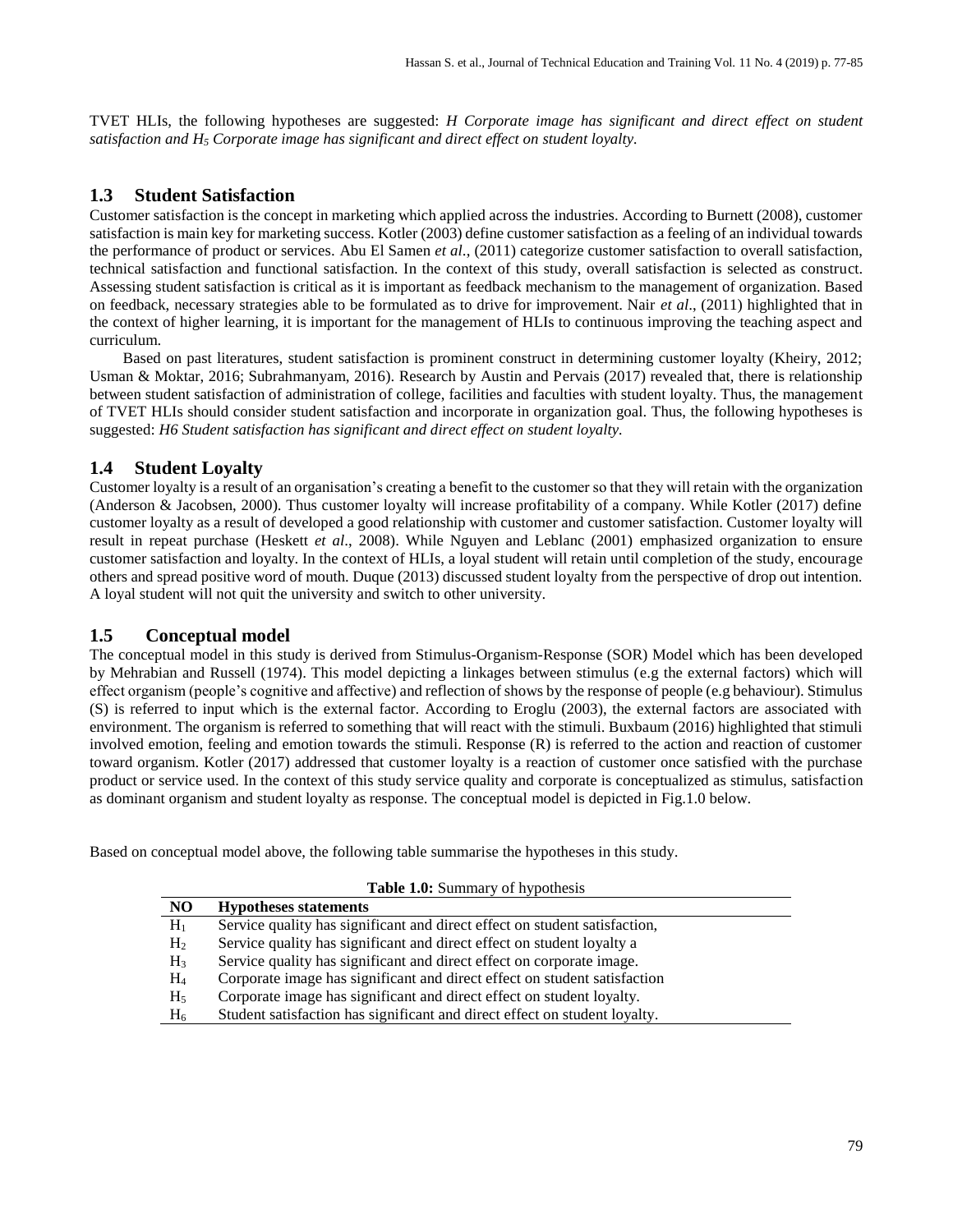

**Fig. 1.0:** Conceptual framework of relationship between service quality corporate image, student satisfaction and student loyalty.

## **2. Research Methodology**

This is a quantitative research whereby survey questionnaire is used for data collection. The questionnaire is categorised to five major sections which are Demographic (A), Service Quality (Part B, 31 items) which adapted from Fitri and Hassan (2008), Ibrahim, Rahman and Yassin (2014), Subrahmanyam (2016), Lee & Lee (2008) and Parasuraman *et al.,* (1988) , Corporate Image (Part C, 9 items) which adapted from Wong *et al.,* (2016), and Nguyen and LeBlanc(2001), Student Satisfaction (Part D, 7 items) which adapted from Wong (2016), Subrahmanyam (2016), and Liaw (2008) and and Student Loyalty (Part E, 6 items) which adapted from Subrahmanyam (2016), Mahadzirah and Zainudin (2009), Nguyen and LeBlanc(2001).

Overall, the questionnaire was developed based on adaptation from past studies by several scholars whereby reliability and validity have been tested. However, in this study validity and reliability of the questionnaire are conducted as well. Pilot test has been conducted on based on 60 respondent. The Cronbach's Apha (CA) for all construct are exceed 0.7 as per specified by Sekaran and Bougie (2016). CA for Service Quality is 0.943. This is followed by Corporate Image (0.947), Student Satisfaction (0.927) and Student Loyalty (0.910). To validate the questionnaire has been reviewed by six expert panels from four different universities.

The scope of study is higher TVET universities under People's Trust Council (MARA) higher education institutes in Malaysia which is Universiti Kuala Lumpur (UniKL). As compared with other HLIs under MARA, UniKL has the highest number of students. The total population in is derived from 10 UniKL campuses that offering engineering and technical courses. The total population is 18079. Table Krejcie & Morgan (1970) was used to determine the overall sample size. Proportionate stratified sampling was then been used as to determine the sample for each of the selected campuses. Final year student was selected as sample since they have more experience with the university and considered as best person to answer the questionnaire. 431 students were selected as respondent. Prior to data analysis, data screening wad done as to check missing data, wrong code, reverse code, outliers and incomplete data. As a result, only 398 of good questionnaires were used for data analysis. Data analysis was using SPSS version 21 and Smart PLS 3.0. Even though data analysis using PLS-SEM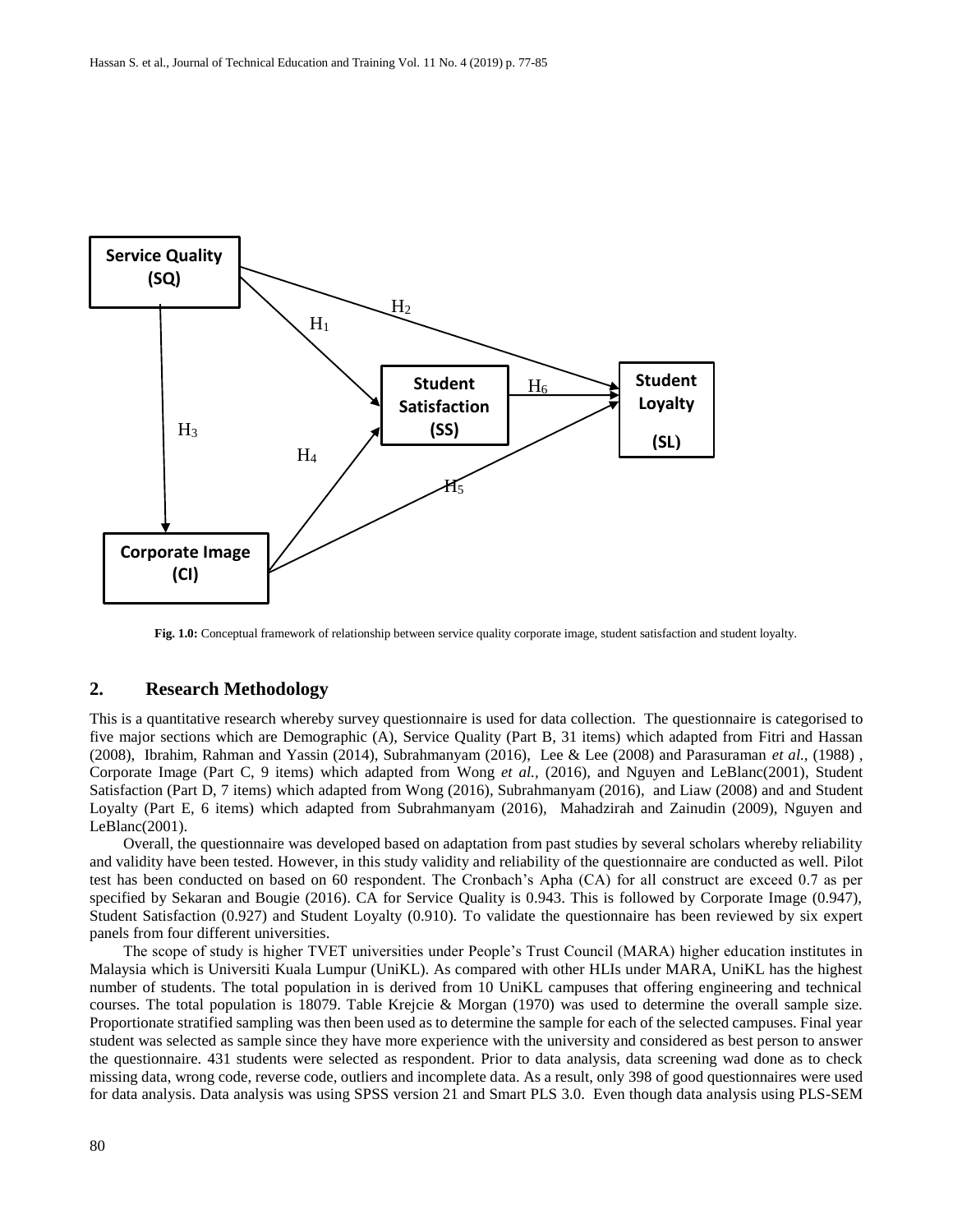was not required normal distribution of data, normality test was still be conducted as to ensure the data are not too far from normal. Normality test result shows that the *skewness* and *kurtosis* reading meeting the range of -2 and +2 as per suggested by Kline (2005) and George and Mallery (2010).

## **3. Result**

Data analysis for this research is conducted as per guideline by Hair *et al*., (2017). Two main parts was involve which is measurement model and structural model. In this research, SQ and CI is a formative construct while satisfaction and loyalty is reflective constructs. The measurement model for formative construct for SQ and CI found that Redundancy analysis achieved above threshold 0.7 which is 0.798 and 0.790 respectively. There was no problem of collinearity since the Variance Inflation Factors (VIF) for both SQ and CI below 5. The next test was assessing the level of significant and relevance. The outer weight and T-value is referred first. However, in the case where indicators is not significant, outer loading threshold (above 0.5) is referred before decision is made to retain or remove the indicators. The result showed that some of the indicator achieved T-value less than threshold 1.96 but outer loading more than 0.5. Thus, all items were retained.

The next step is measurement model for reflective construct (SS and SL). It was found that the Convergent Validity is passed with loadings more than 0.7 and Average Variance Extracted (AVE) more than 0.5. Both constructs also passed Internal Consistency Reliability where the Composite Reliability and Cronbach's Alpha exceeded 0.6 and 0.7 threshold respectively. Next, Fornell and Larcker (1981) criteria are met whereby the square root of AVE for each Latent Variables (LV) was greater than the correlation among the LVs. Cross Loading result also showed that the outer loading value was greater than its loading with all other remaining constructs.

The next step of assessment is structural model. The result of collinearity for all indicators showed that VIF values achieved less than 5. This indicates that there was no collinearity problem. Second, assessing the significance and relevance of the structural model relationships by looking at T-Value (more than 1.96). The result showed that there was a significant relationship of SQ $\rightarrow$ SS (9.493), SQ $\rightarrow$ SL (1.981), SQ $\rightarrow$ CI (32.962) and CI $\rightarrow$  SL (8.071). Third, R<sup>2</sup> predictive accuracy level for endogenous variable for CI and SS was moderate while  $R^2$  for SS is high. Fourth, assessment of effect size  $f^2$  shows that  $SQ \rightarrow CI$  has high effect size,  $SQ \rightarrow SS$ ,  $CI \rightarrow SS$  and  $SS \rightarrow SL$  has medium effect size while  $SQ \rightarrow SL$  and  $CI \rightarrow SL$  has low effect size. Overall, the structural model assessments are all passed the PLS-SEM criteria. Figure 2.0 shows the structural model of this study.



**Fig. 2.0: Structural model with bootstrapping.**

The bootstrapping result shows that there is direct relationship between all constructs. The highest path coefficient and significant value is the relationship between service quality and corporate image. The β and T value is 0.754 and 32.962 respectively. The lowest path coefficient and significant value is the relationship between service quality and student loyalty. The β and T value is 1.20 and 1.981 respectively. The details bootstrapping 5000 summary shows path coefficient, T- value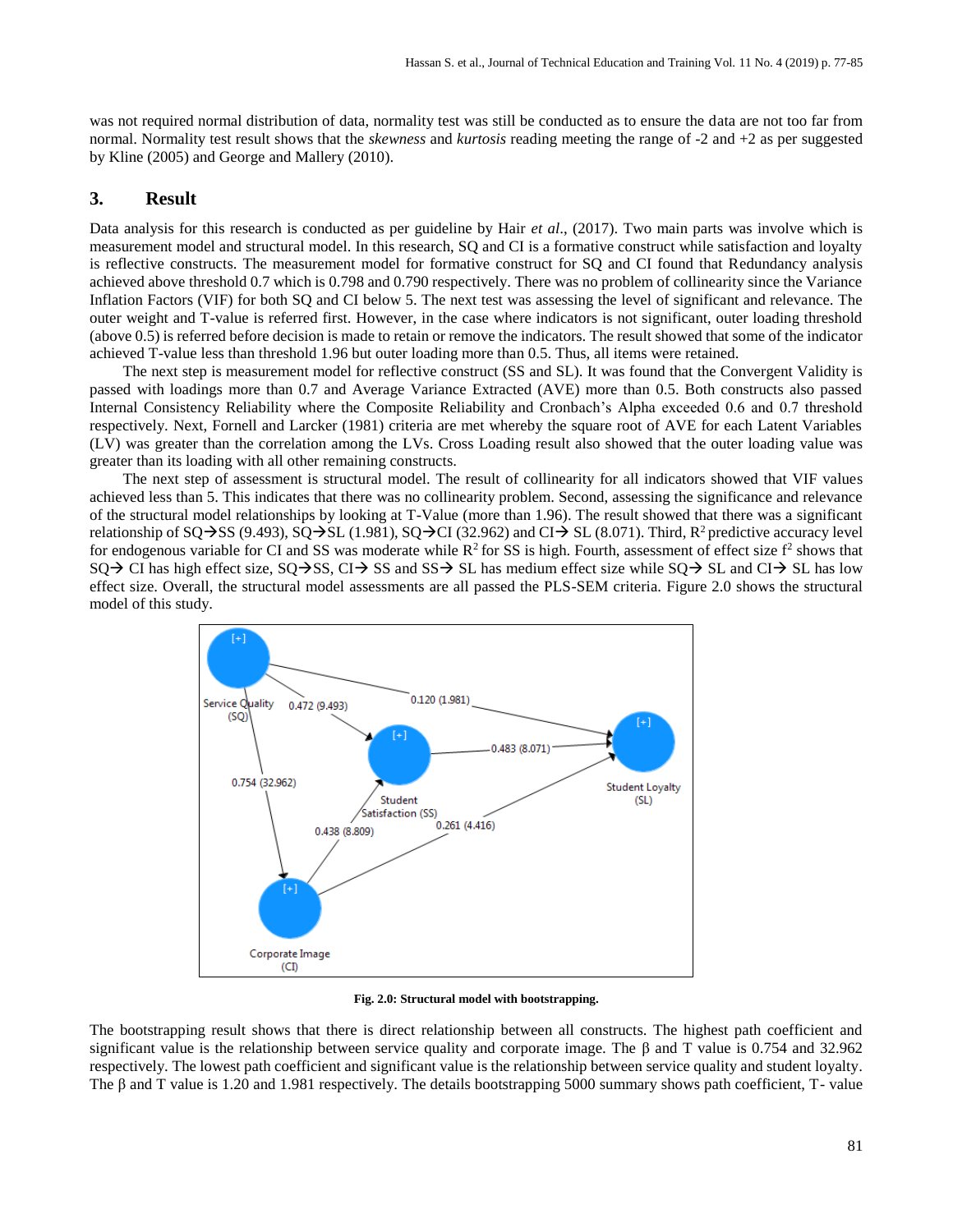and P-value as per Table 2.0. The relationship between constructs in the structural model significant and relevant is shown. All hypotheses are supported and accepted since the T-value is above 1.96 and P-value is less than 0.05.

| Table 2.0: Hypothesis Testing for structural model (direct effect) |                                                                |                       |         |          |            |  |  |
|--------------------------------------------------------------------|----------------------------------------------------------------|-----------------------|---------|----------|------------|--|--|
| <b>Hypotheses</b>                                                  |                                                                | Path<br>Coefficients, | T-Value | P Values |            |  |  |
|                                                                    |                                                                | $\beta$               | (>1.96) | (<0.05)  | Supported? |  |  |
| H1                                                                 | Service Quality -> Student Satisfaction                        | 0.472                 | 9.493   | 0.00     | <b>Yes</b> |  |  |
| H2                                                                 | Service Ouality -> Student Loyalty                             | 0.120                 | 1.981   | 0.048    | <b>Yes</b> |  |  |
| H <sub>3</sub>                                                     | Service Quality -> Corporate Image                             | 0.754                 | 32.962  | 0.00     | <b>Yes</b> |  |  |
| H4                                                                 | Image<br>Student<br>Corporate<br>$\Rightarrow$<br>Satisfaction | 0.438                 | 8.809   | 0.00     | <b>Yes</b> |  |  |
| H <sub>5</sub>                                                     | Corporate Image -> Student Loyalty                             | 0.261                 | 4.416   | 0.00     | <b>Yes</b> |  |  |
| H <sub>6</sub>                                                     | Student Satisfaction -> Student Loyalty                        | 0.483                 | 8.071   | 0.00     | <b>Yes</b> |  |  |

Objective of this study was to investigate the effects of service quality and corporate image on student satisfaction and student loyalty in TVET HLIs based on S-O-R model. This study also aim to integrate the four constructs of service quality, corporate image, student's satisfaction and student's loyalty in one framework by using PLS-SEM analysis methodology.

## **4. Finding and Discussion**

This study revealed that service quality has direct and significance effect on student satisfaction. Thus, RQ 1 is addressed and H1 is supported. This finding is consistence with earlier research by Meesala and Paul (2018), Dhananjay (2017) Umar Usman (2016) and Duque (2014). This has confirmed that service quality as stimulus has an effect to satisfaction (organism). Interestingly, this study revealed service quality (stimulus) also has a significant and direct effect with student loyalty (response). This finding is aligned with earlier research conducted by Faizan *et al*., (2016), Norlia and Latifah (2014) and Mahadzirah and Zainuddin (2009). Thus,  $RQ_2$  is addressed and  $H_2$  is supported. In addition, service quality (stimulus) has also found to have direct and significant effect with corporate image (stimulus). Thus, RQ3 is addressed and H3 is supported. This finding is consistent with earlier study by Yilmaz and Ari (2017) and Chao and Chen (2011). Based on this finding, it is confirmed that service quality is very dominant construct in determining student satisfaction, student loyalty and corporate image of the TVET HLI. Thus, this research is suggested that the management of TVET HLIs to review the level of service quality. Based on descriptive analysis, the highest mean of Service Quality dimension is Assurance (5.463), followed by Reliability (5.131), Tangible (4.975), Responsiveness (4.871) and Empathy (4.697). Thus, more attention should be given on bottom three which is Tangible, Responsiveness and Empathy.

This research also revealed that corporate image (stimulus) has direct and significant effect on student satisfaction (organism). Interestingly, corporate image (stimulus) as well has direct and significant effect on student loyalty (response). Thus,  $RQ_4$  and  $RQ_5$  is address and  $H_4$  and  $H_5$  is supported as well. This finding is consistent with previous research by Kuo and Ye (2009), Kheiry (2012), Azoury, Daou and Khoury (2014), Umar Usman (2016) and Rodriguez (2016). This study has confirmed that corporate image has influence not only at student satisfaction but interestingly it has direct influence on student loyalty in the context of TVET HLIs.

No doubt that customer satisfaction is very dominant construct in the relationship with customer loyalty. In fact Anusorn (2015) highlighted that, to sustain in the competitive market, one organisation has to ensure customer satisfaction at it has major influence on customer loyalty. This study has confirmed that student satisfaction has direct and significant effect on student loyalty in the context of TVET HLIs. Thus  $RO<sub>6</sub>$  is addressed and  $H<sub>6</sub>$  is supported. This finding is consistent with Wong *et al.*, (2016), Usman and Moktar (2016) and Kheiry (2012). Since student loyalty in important to TVET HLIs, this research suggest that the management of TVET HLIs to enhance the level of service quality, corporate image and student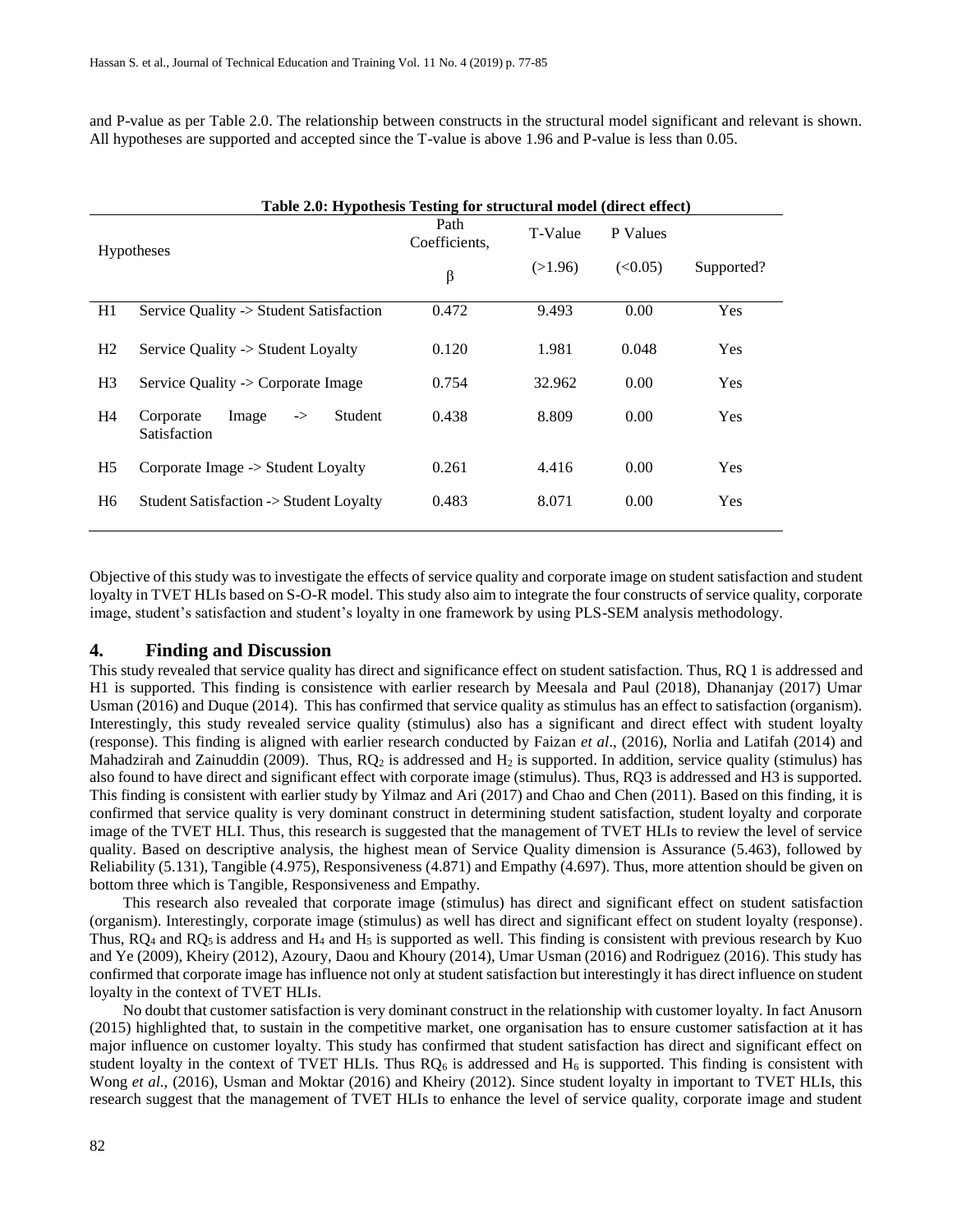satisfaction. It is worse to develop student loyalty as they will retain until completion of the study, spread positive word about the university and encourage others to join TVET HLIs. This will help to improve the number of student in TVET HLIs as per expected in the 11th Malaysia Plan as to support demand from industry.

This study is without the limitation and it will provide direction for further study. During the research process, some of the limitations were identified and thus creating the opportunities for further study. The result of this research is seems to exemplify the five dimension of service quality which is tangible, reliability, assurance, responsiveness and empathy. It was a comprehensive dimension to explain the overall service quality however future attention should be aimed at another angle in determining the service quality. In addition, this study underlying assumption that service quality influence satisfaction, corporate image and loyalty. It could be other things besides service quality that influence satisfaction, corporate image and loyalty. It is suggest that, future study to consider other angles in more details of measuring service quality such as campus environment, physical facilities, training equipment, instructor, curriculum, training delivery, support services, library and management.

This study was focussed on the relationship between the constructs. It is suggested that future research in this area to investigate the mediating effect of student satisfaction and corporate image on the relationship between service quality and student loyalty in TVET HLIs. This research was conducted on one university under MARA. It is suggested that the scope of research in the future study to be extended to other TVET HLIs as well.

## **5. Conclusion**

Based on SOR model, it has been shown empirically that, stimuli such as service quality and corporate image affects the student satisfaction which in turn lead to student loyalty. The finding in this study also contributed to the existing literature and extended the S-O-R Model whereby there is a direct and significant relationship between service quality (stimulus) and corporate image (stimulus), service quality (stimulus) and student loyalty (response) and corporate image (stimulus) and student loyalty (response). This study contributed to management of TVET HLIs, whereby level of service quality, corporate image, student satisfaction and student loyalty is collected and presented. This study established a comprehensive framework and valuable insights into the relationships between service quality, corporate image, student satisfaction and student loyalty in TVET HLIs.

#### **References**

I would like to thanksto all team members which have been very supportive in this STRG Projects.

#### **References**

Anderson, H.and Jacobsen P. N. (2000), "Creating Loyalty: Its Strategic Importance in Your Customer Strategy", In S. A. Brown (ed.), *Customer Relationship Management* (pp. 55-67). Ontario: John Wiley.

Abu-EL Samen, A.A., Akroush, M.N., Al-Khawaldeh, F.M. & Al-Shibly, M.S., 2011, "Towards an integrated model of customer service skills and customer loyalty: The mediating role of customer satisfaction*", International Journal of Commerce and Management,* 21(4), 349-380.

Abd Hair Awang, . *et al*., 2011. Image and Students' Loyalty Towards Technical and Vocational Education and Training. *Journal of Technical Education and Training,* 3(1), pp.13-28.

Ali, F., Khan, A. and Rehman, F., (2012), "An Assessment of The Service Quality Using Gap Analysis: A Study Conducted at Chitral, Pakistan", *Interdisciplinary Journal of Contemporary Research in Business,* 4(3), 259-266.

Alves, H. & Raposo, M. (2010). The Influence of University Image on Student Behaviour. *International Journal of Educational Management,* 24 (1), 73-85.

Amin, M. & Isa, Z., 2008, "An Examination of the Relationship between Service Quality Perception and Customer Satisfaction: A SEM Approach Towards Malaysian Islamic Banking", *International Journal of Islamic and Middle Eastern Finance and Management,* 1(3), 191-209

Anusorn, K., Duangporn, P. (2015). The Mediating Effect of Satisfaction on Student Loyalty to Higher Education Institution. *European Scientific Journal October* 2015 /SPECIAL/ edition 1, ISSN: 1857-7881 (Print) e-ISSN 1857-7431

Arpan, L. M., Raney, A. A., & Zivnuska, S. (2003). A Cognitive Approach to Understanding University Image. Corporate Communications: *An International Journal*, 8(2), 97-113.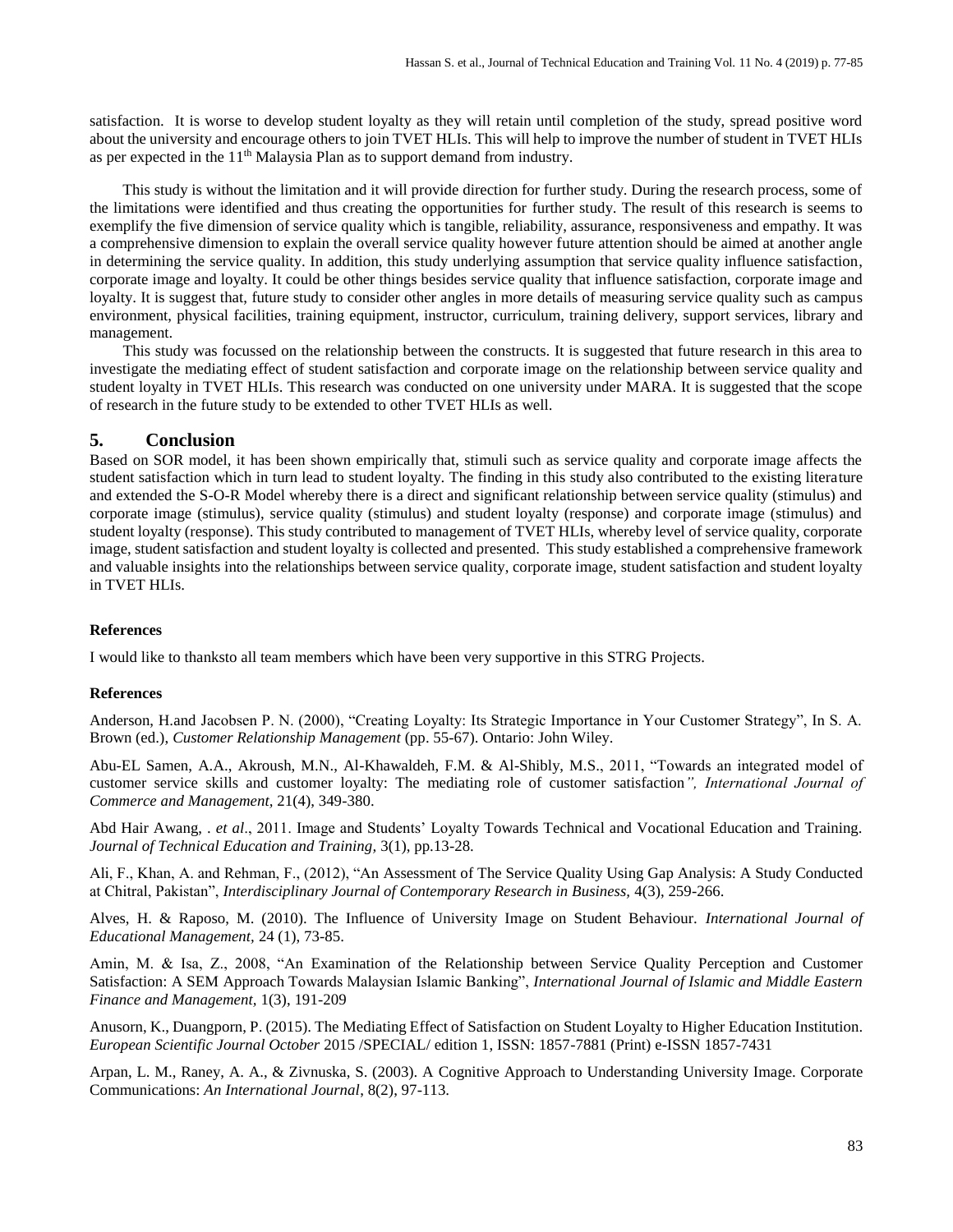Austin, A. J., & Pervais, S (2017). The Relation between "Student Loyalty" and "Student Satisfaction" (A case of College / Intermediate Students at Forman Christian College), 7881(January), *European Scientific Journal January 2017 /SPECIAL/ edition* ISSN: 1857 – 7881 (Print) e - ISSN 1857-7431.

Bitner, M. J. (1990). Evaluating Service Encounters: The Effects of Physical Surroundings and Employee Responses. *Journal of Marketing,* 54 (1), 69-82.

Buxbaum, O. (2016). Key Insights into Basic Mechanisms of Mental Activity. Key Insights into Basic Mechanisms of Mental Activity, 1-104.

Dang, V. H., & Hathaway, T. (2015). The Influence of Vocational Education Training Image on Students' Loyalty : Case Study in Vietnam, 7(5), 40-53.

Dhananjay Madhukar Bapat, (2017)," Exploring the Antecedents of Loyalty in the Context of Multi-channel Banking, *International Journal of Bank Marketing*, 35(2)

Duque, L.C (2013). A Framework Analyzing Higher Education Performance: Student's Satisfaction, Perceived Learning Outcomes and Dropout Intentions. *Total Quality Management & Business Excellence Journal*, 25:1-2, 1-21,

Economic Planning Unit & Prime Minister's Department, 2015. Strategy Paper 9-Transforming Technical and Vocational Education and Training to Meet Industry Demand. Eleventh Malaysia Plan, 2016-2020: Way Forward, p.18.

Fitri HA, Ilias A, Abd Rahman R, Abd Razak MZ (2008) (2008). Service Quality and Student Satisfaction : A Case Study at Private Higher Education Institutions. *International Business Research,* 1(3), 163-175.

FNair, C. S., Murdoch, N., & Mertova, P. (2011). Benchmarking the Student Experience: The Offshore Campus Experience. *The TQM Journal,* 23(6), 585-597.

George, D., & Mallery, M. (2010). SPSS for Windows Step by Step: A Simple Guide and Reference. 10<sup>th</sup> Edition. Boston: Pearson

Hair, J.F., Hult, G.M., Ringle, C.M., and Sarstedlt, M. (2017). A Primer on Partial Least Squares Structural Modelling (PLS SEM). USA: Sage Publication, Inc.

Haksever, C., Render, B., Russel, R. S., and Murdick, R. G. (2000), Service Management and Operations, 2nd edn, Prentice Hall, New Jersey.

Hatch, M.J., Schultz, M., & Williamson, J. (2003). Bringing the Corporate Into Corporate Branding. *European Journal of Marketing,* 37(7/8), 104-164.

Hair, J.F., Hult, G.M., Ringle, C.M., and Sarstedlt, M. (2017). A Primer on Partial Least Squares Structural Modelling (PLS SEM). USA: Sage Publication, Inc.

Heskett, J. L., Jones, T. O., Loveman, G. W., Sasser Jr., W. E., & Schlesinger, L. A. (2008). Putting the Service-profit Chain to Work. Harvard Business Review, 86(7-8), 118-129+162.

Henning-Thurau, T., Langer, M. and Hansen, U. (2001). "Modelling and Managing Student Loyalty: An Approach Based on the Concept of Relationship Quality", *Journal of Service Research,* 3(4), 331-44.

Ibrahim, M. Z., Rahman, M. N. A., & Yasin, R. M. (2014). Determining Factors of Students' Satisfaction with Malaysian Skills Training Institutes. *International Education Studies,* 7(6), 9-24.

Ismail, A. & Abiddin, N.Z., 2014. Issues and Challenges of Technical and Vocational Education and Training in Malaysia Towards Human Capital Development. *Middle-East Journal of Scientific Research,* 19, pp.7-11.

Juana Patlán Pérez and Edgar Martínez Torres (2016). Evaluation of the Organizational Image of a University in a Higher Education Institution. online at www.sciencedirect.com.

Juga, J., Juntunen, J. & Grant, D., 2010, "Service Quality and its Relation to Satisfaction and Loyalty in Logistics Outsourcing Relationships", *Managing Service Quality,* 20(6), 496-510.

Kheiry, B. (2012). University Intellectual Image Impact on Satisfaction and Loyalty of Students (Tehran selected universities). *African Journal of Business Management*, 6(37), 10205-10211.

Kline, R. B. (2005). Principles and Practice of Structural Equation Modeling (2nd ed.): New York: Guilford Press.